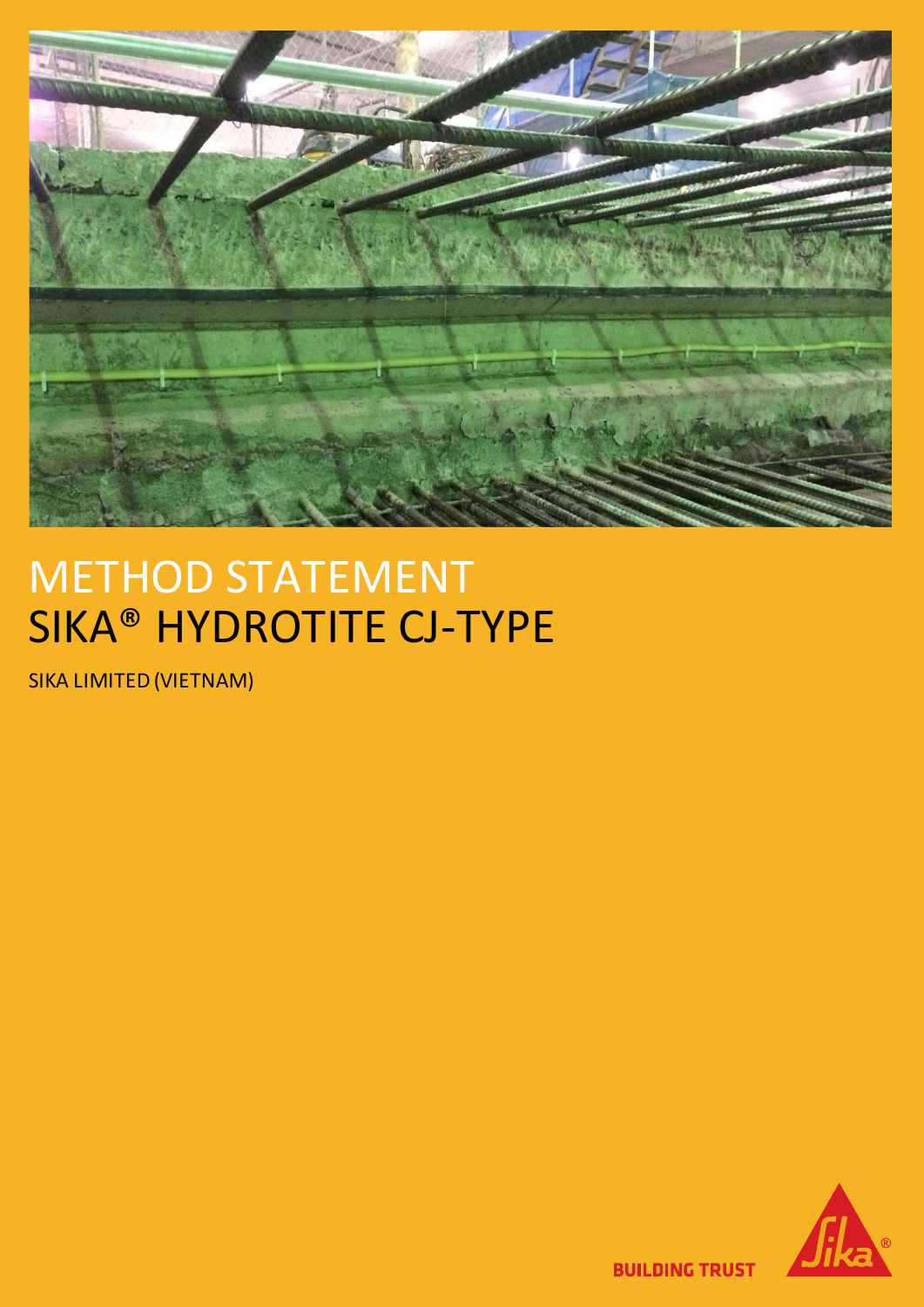## **1 SCOPE**

Sealing profiles which swell in contact with water.

## **2 ADVANTAGES**

- Construction joints/Pipe penetrations
- Easy to apply
- Can be applied on different substrates
- With protective coating
- Highly economical
- Water resistant
- Adaptable to fit many different detailing tasks

|                                                | œ |
|------------------------------------------------|---|
| Sika <sup>®</sup> Hydrotite<br>Sika® Hydrotite |   |
|                                                |   |

## **3 MATERIAL**

#### **3.1 SIKA HYDROTITE CJ-TYPE**

- Hydrophilic rubber sealing profile.
- Made of high durable material which cannot be washed out by water.
- Specific shape profile which allow optimal expansion.
- Treated with delay coating to preserve it from early expansion when in contact with freshly poured concrete.
- Easy to place.

### **3.2 SIKAFLEX-11 FC**

- PU Sealant for bonding and jointing.
- Use for bonding **Sika Hydrotite CJ-Type** to concrete surface.



**BUILDING TRUST** 

**Method Statement** Sika Hydrotite CJ-Type Date: 09/2018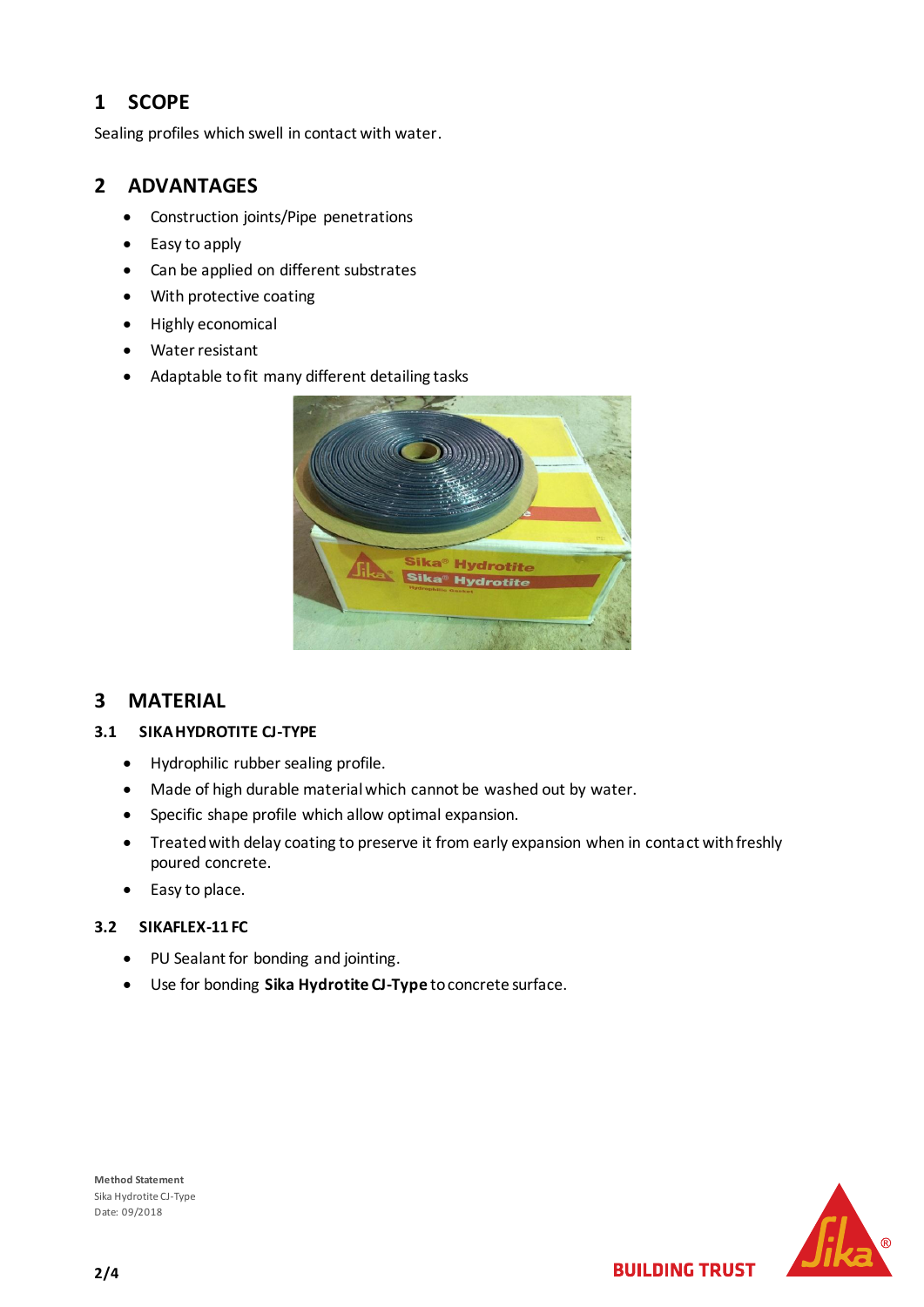## **4 SUBSTRATE PREPARATION**

- Concrete surface shall be sound and solid, free of laitance, oil, dust, loose and friable particles.
- Concrete shall be dry prior application of **Sikaflex**®**-11 FC** material.

## **5 APPLICATION METHOD**

- **Sikaflex**®**-11 FC** must be extruded in sufficient quantity to level the roughness of the substrate if needed.
- Apply **Sikaflex**®**-11 FC** in a narrow bed (size of triangular section ~ 5 mm) to the substrate. The profiles must be placed onto and pressed well into the still fresh **Sikaflex**®**-11 FC** sealant until small quantities of **Sikaflex**®**-11 FC** ooze out from both side of the profiles.
- The minimum thickness of concrete around **Sika**® **Hydrotite CJ-Type** should be at least 100 mm on each side.



Please refer to relevant PDS for further information.